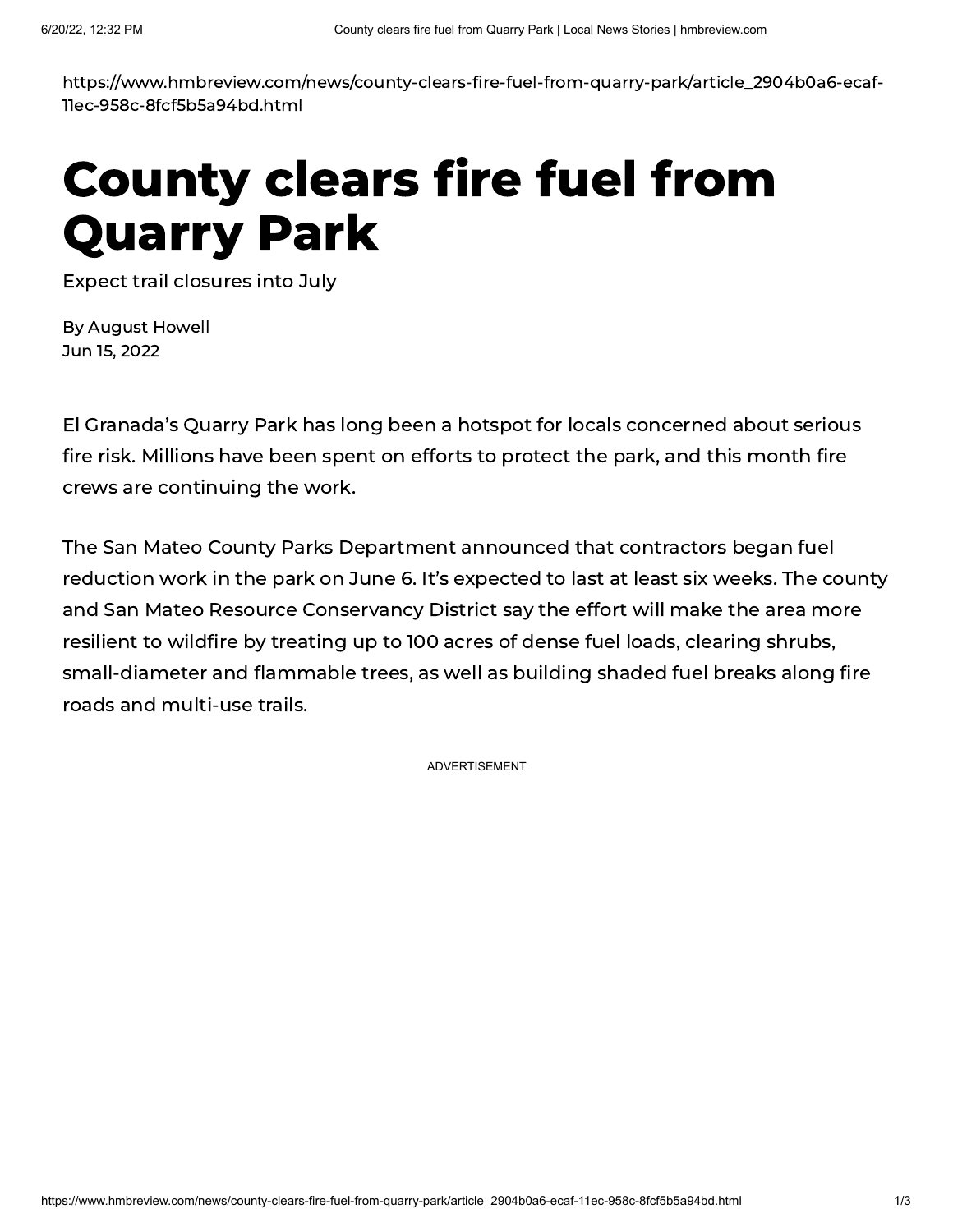The work is expected to cause some trail closures between Monday and Friday. Fire experts say the smaller trees and low-growing vegetation need to be removed to reduce the risk of ground fire spreading to taller trees, which can create a crown fire that's harder to contain.

The total cost to the county is estimated to be just over \$1.1 million. That cost is covered by a grant from the California State Coastal Conservancy.

Clearing this section of the park is one of three other county fuel reduction projects for Quarry Park, which in turn are just a few of the 32 identified in San Mateo County Park's five-year Wildfire Fuel Management Program. The other two at Quarry Park involve maintaining more fuel breaks and creating another one along the western boundary. The roadmap identifies more than 1,800 acres that need to be worked on over the next five years, costing \$18.7 million.

Another Coastside project on the books is a 14-acre effort at San Pedro Valley County Park near Montara Mountain, where crews are creating defensible space around neighborhoods and converting Weiler Ranch Road into a fuel break between a nearby corporation yard and water department facilities. The county is also planning to eventually treat 111 more acres elsewhere in the park and another 18 acres on the Pillar Point bluff.

The county said some mature eucalyptus trees will be cut down. Contactors will be using heavy equipment to remove trees. The machines can throw debris and can pose a safety hazard. County staff requests park visitors obey all road and trail closure signs and avoid the project area.

ADVERTISEMENT

## Clearing the smoke

For more information about San Mateo County's ongoing Wildfire Fuel Management Program, visit smcgov.org/parks/forest-health-community-safety-initiative.